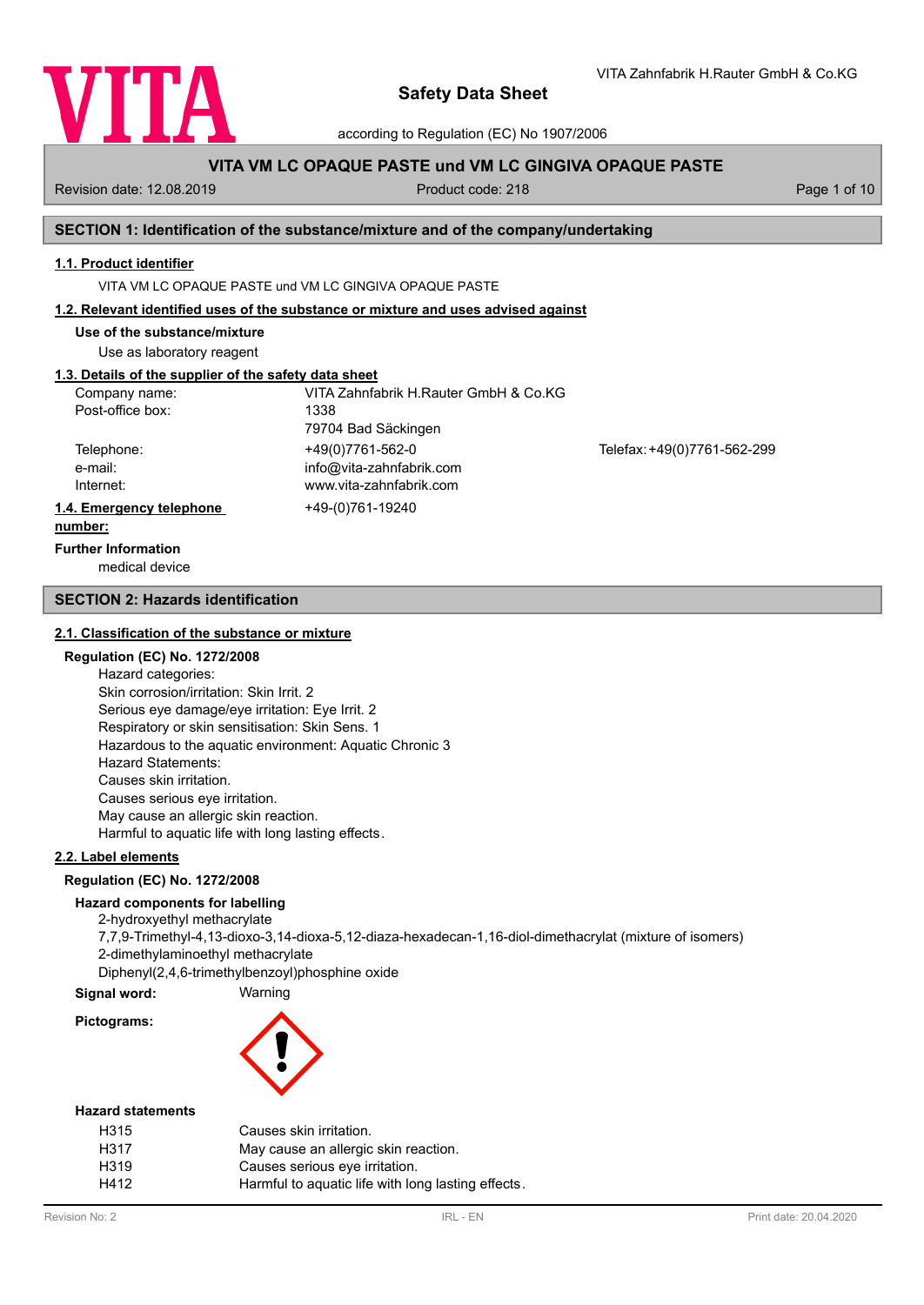

according to Regulation (EC) No 1907/2006

## **VITA VM LC OPAQUE PASTE und VM LC GINGIVA OPAQUE PASTE**

Revision date: 12.08.2019 **Product code: 218** Page 2 of 10

| <b>Precautionary statements</b> |                                                                                        |
|---------------------------------|----------------------------------------------------------------------------------------|
| P <sub>261</sub>                | Avoid breathing dust/fume/gas/mist/vapours/spray.                                      |
| P273                            | Avoid release to the environment.                                                      |
| P280                            | Wear protective gloves/protective clothing/eye protection/face protection.             |
| P302+P352                       | IF ON SKIN: Wash with plenty of water.                                                 |
| P305+P351+P338                  | IF IN EYES: Rinse cautiously with water for several minutes. Remove contact lenses, if |
|                                 | present and easy to do. Continue rinsing.                                              |

#### **2.3. Other hazards**

No information available.

## **SECTION 3: Composition/information on ingredients**

## **3.2. Mixtures**

#### **Hazardous components**

| <b>CAS No</b> | Chemical name                                                                                              |              |                  |            |  |
|---------------|------------------------------------------------------------------------------------------------------------|--------------|------------------|------------|--|
|               | EC No                                                                                                      | Index No     | <b>REACH No</b>  |            |  |
|               | <b>GHS Classification</b>                                                                                  |              |                  |            |  |
| 72869-86-4    | 7,7,9-Trimethyl-4,13-dioxo-3,14-dioxa-5,12-diaza-hexadecan-1,16-diol-dimethacrylat (mixture of<br>isomers) | $15 - 20%$   |                  |            |  |
|               | 276-957-5                                                                                                  |              | 01-2120751202-68 |            |  |
|               | Skin Sens. 1B, Aquatic Chronic 3; H317 H412                                                                |              |                  |            |  |
| 94108-97-1    | Ditrimethylolpropane Tetraacrylate                                                                         |              |                  | $5 - 10\%$ |  |
|               | 302-434-9                                                                                                  |              | 01-2119977121-41 |            |  |
|               | Eye Irrit. 2, Aguatic Chronic 2; H319 H411                                                                 |              |                  |            |  |
| 2867-47-2     | 2-dimethylaminoethyl methacrylate                                                                          | $5 - 10\%$   |                  |            |  |
|               | 220-688-8                                                                                                  | 607-132-00-3 |                  |            |  |
|               | Acute Tox. 4, Acute Tox. 4, Skin Irrit. 2, Eye Irrit. 2, Skin Sens. 1; H312 H302 H315 H319 H317            |              |                  |            |  |
| 10373-78-1    | Camphorquinone                                                                                             | $1 - 5\%$    |                  |            |  |
|               | 233-814-1                                                                                                  |              |                  |            |  |
|               | Skin Irrit. 2, Eye Irrit. 2, STOT SE 3; H315 H319 H335                                                     |              |                  |            |  |
| 75980-60-8    | Diphenyl(2,4,6-trimethylbenzoyl)phosphine oxide                                                            | $1 - 5\%$    |                  |            |  |
|               | 278-355-8                                                                                                  |              |                  |            |  |
|               | Repr. 2, Skin Sens. 1, Aquatic Chronic 2; H361f H317 H411                                                  |              |                  |            |  |
| 79-41-4       | Methacrylsäure                                                                                             | $< 1 \%$     |                  |            |  |
|               | 201-204-4                                                                                                  |              | 01-2119463884-26 |            |  |
|               | Acute Tox. 3, Acute Tox. 4, Acute Tox. 4, Skin Corr. 1A, STOT SE 3; H311 H332 H302 H314 H335               |              |                  |            |  |

Full text of H and EUH statements: see section 16.

# **SECTION 4: First aid measures**

## **4.1. Description of first aid measures**

## **After inhalation**

Provide fresh air. When in doubt or if symptoms are observed, get medical advice.

#### **After contact with skin**

After contact with skin, wash immediately with plenty of water and soap. Take off immediately all contaminated clothing and wash it before reuse. Medical treatment necessary.

## **After contact with eyes**

After contact with the eyes, rinse with water with the eyelids open for a sufficient length of time, then consult an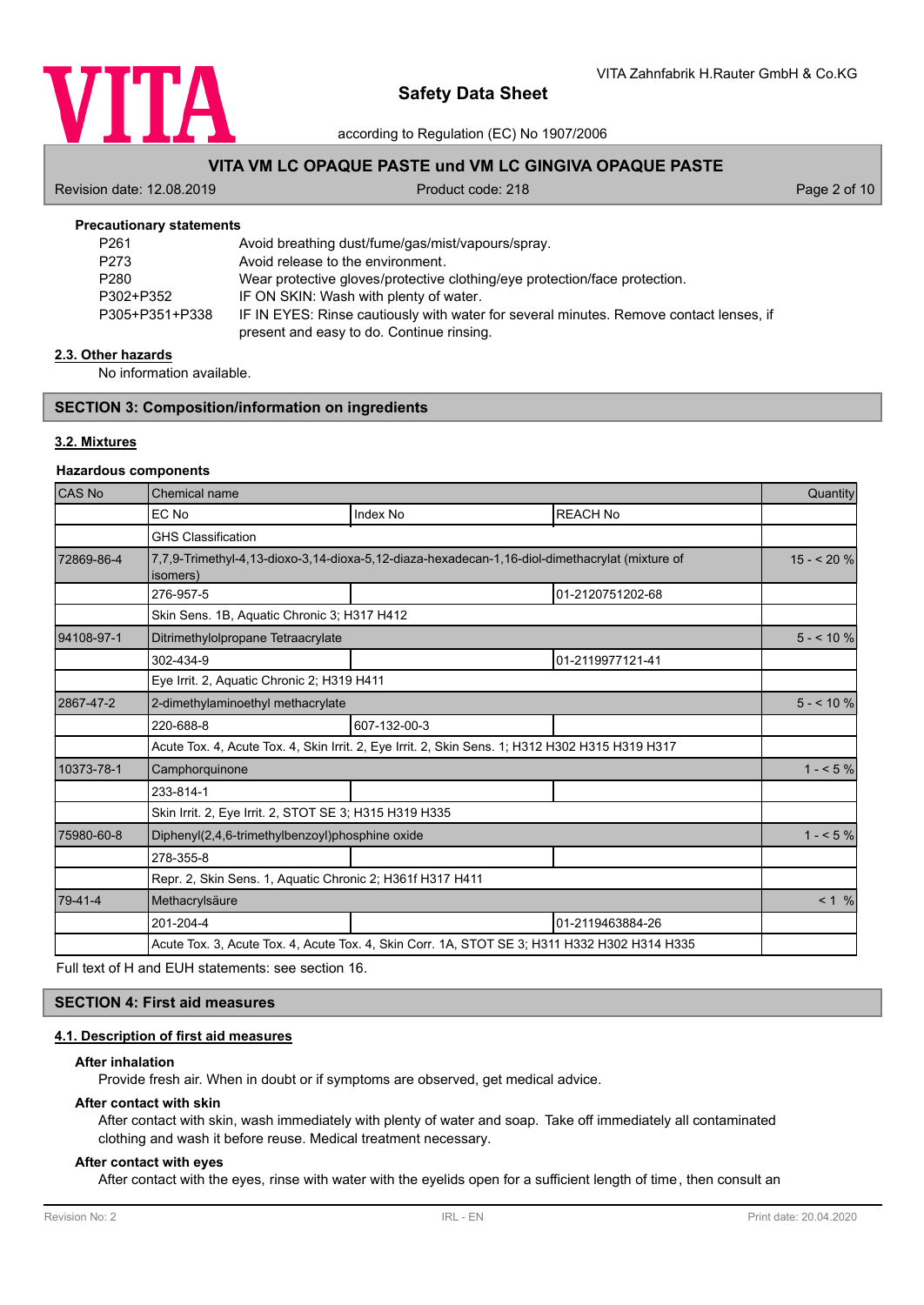

according to Regulation (EC) No 1907/2006

# **VITA VM LC OPAQUE PASTE und VM LC GINGIVA OPAQUE PASTE**

Revision date: 12.08.2019 **Product code: 218** Page 3 of 10

#### ophthalmologist immediately.

#### **After ingestion**

Rinse mouth immediately and drink plenty of water.

# **4.2. Most important symptoms and effects, both acute and delayed**

No information available.

## **4.3. Indication of any immediate medical attention and special treatment needed**

Treat symptomatically.

#### **SECTION 5: Firefighting measures**

#### **5.1. Extinguishing media**

#### **Suitable extinguishing media**

Co-ordinate fire-fighting measures to the fire surroundings.

## **5.2. Special hazards arising from the substance or mixture**

Non-flammable.

## **5.3. Advice for firefighters**

Wear a self-contained breathing apparatus and chemical protective clothing. Full protection suit.

#### **Additional information**

Suppress gases/vapours/mists with water spray jet. Collect contaminated fire extinguishing water separately. Do not allow entering drains or surface water.

#### **SECTION 6: Accidental release measures**

#### **6.1. Personal precautions, protective equipment and emergency procedures**

Provide adequate ventilation. Do not breathe gas/fumes/vapour/spray. Avoid contact with skin, eyes and clothes. Use personal protection equipment.

#### **6.2. Environmental precautions**

Do not allow to enter into surface water or drains.

## **6.3. Methods and material for containment and cleaning up**

Take up mechanically. Treat the recovered material as prescribed in the section on waste disposal.

## **6.4. Reference to other sections**

Safe handling: see section 7 Personal protection equipment: see section 8 Disposal: see section 13

## **SECTION 7: Handling and storage**

#### **7.1. Precautions for safe handling**

#### **Advice on safe handling**

No special measures are necessary.

#### **Advice on protection against fire and explosion**

No special fire protection measures are necessary.

#### **7.2. Conditions for safe storage, including any incompatibilities**

#### **Requirements for storage rooms and vessels**

Keep container tightly closed.

#### **Hints on joint storage**

No special measures are necessary.

#### **7.3. Specific end use(s)**

Use as laboratory reagent

## **SECTION 8: Exposure controls/personal protection**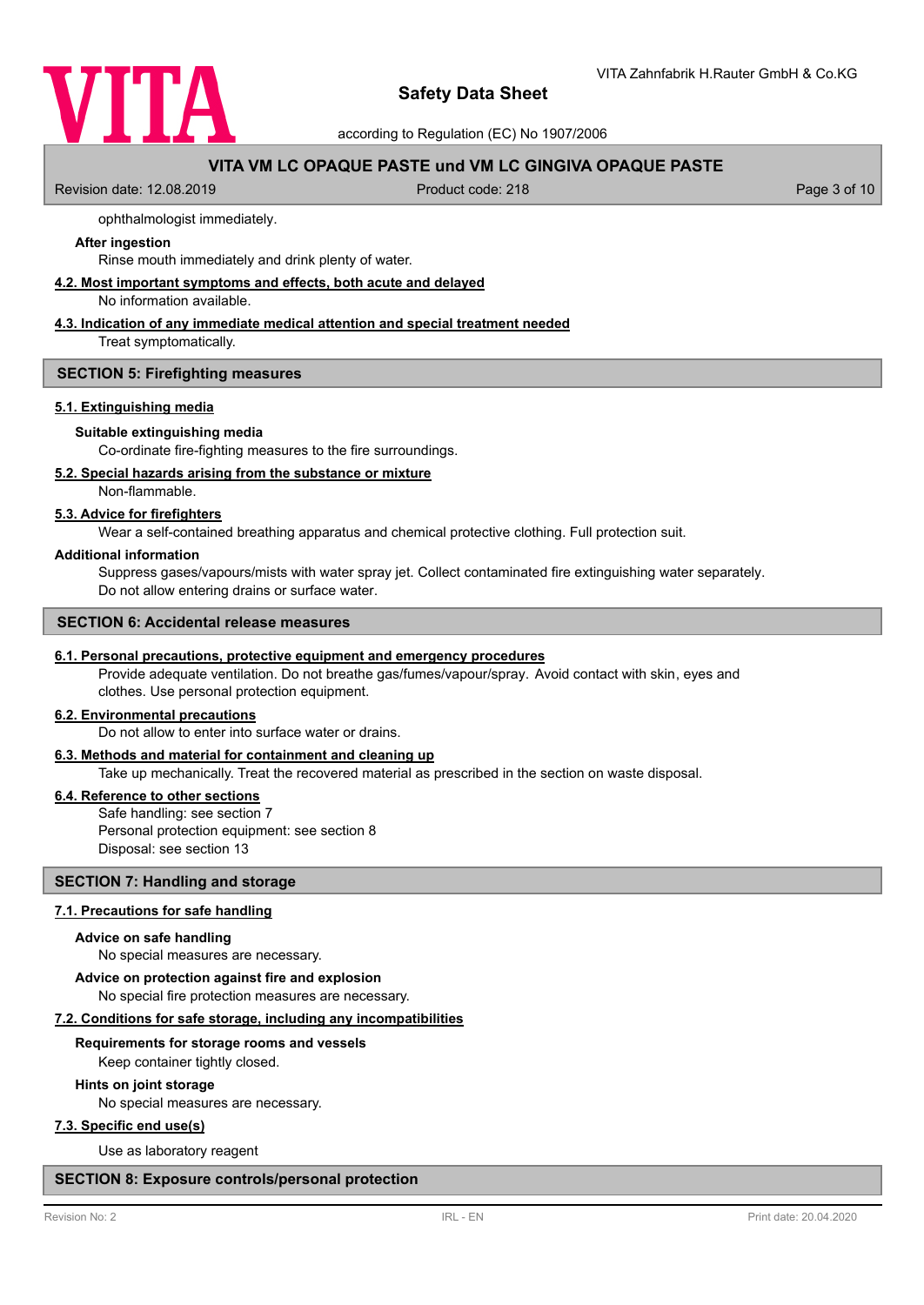

according to Regulation (EC) No 1907/2006

# **VITA VM LC OPAQUE PASTE und VM LC GINGIVA OPAQUE PASTE**

Revision date: 12.08.2019 **Product code: 218** Page 4 of 10

## **8.1. Control parameters**

## **Occupational exposure limits**

| CAS No     | Substance                         | ppm             | mg/m <sup>3</sup> | fib/cm <sup>3</sup> | Category      | Origin |
|------------|-----------------------------------|-----------------|-------------------|---------------------|---------------|--------|
| 79-41-4    | Methacrylic acid                  | 20 <sup>1</sup> | 70                |                     | TWA (8 h)     |        |
|            |                                   | 40I             | 140 <b>I</b>      |                     | STEL (15 min) |        |
| 13463-67-7 | Titanium dioxide, respirable dust |                 |                   |                     | TWA (8 h)     |        |

#### **8.2. Exposure controls**





#### **Protective and hygiene measures**

Remove contaminated, saturated clothing immediately. Draw up and observe skin protection programme. Wash hands and face before breaks and after work and take a shower if necessary . When using do not eat, drink, smoke, sniff.

## **Eye/face protection**

Suitable eye protection: goggles.

#### **Hand protection**

When handling with chemical substances, protective gloves must be worn with the CE-label including the four control digits. The quality of the protective gloves resistant to chemicals must be chosen as a function of the specific working place concentration and quantity of hazardous substances. For special purposes, it is recommended to check the resistance to chemicals of the protective gloves mentioned above together with the supplier of these gloves. Recommended glove articles KCL DermatrilP NBR (Nitrile rubber) Breakthrough time (maximum wearing time) 480 min

#### **Skin protection**

Use of protective clothing.

#### **Respiratory protection**

Provide adequate ventilation as well as local exhaustion at critical locations. Technical ventilation of workplace

## **SECTION 9: Physical and chemical properties**

## **9.1. Information on basic physical and chemical properties**

| Physical state:                          |                  |
|------------------------------------------|------------------|
| Colour:                                  |                  |
| pH-Value:                                | not determined   |
| Changes in the physical state            |                  |
| Melting point:                           | not determined   |
| Initial boiling point and boiling range: | ?                |
| Flash point:                             | 151 $^{\circ}$ C |
| <b>Flammability</b>                      |                  |
| Solid:                                   | not determined   |
| Gas:                                     | not applicable   |
| <b>Explosive properties</b>              |                  |
| The product is not: Explosive.           |                  |
| Lower explosion limits:                  | not determined   |
| Upper explosion limits:                  | not determined   |
|                                          |                  |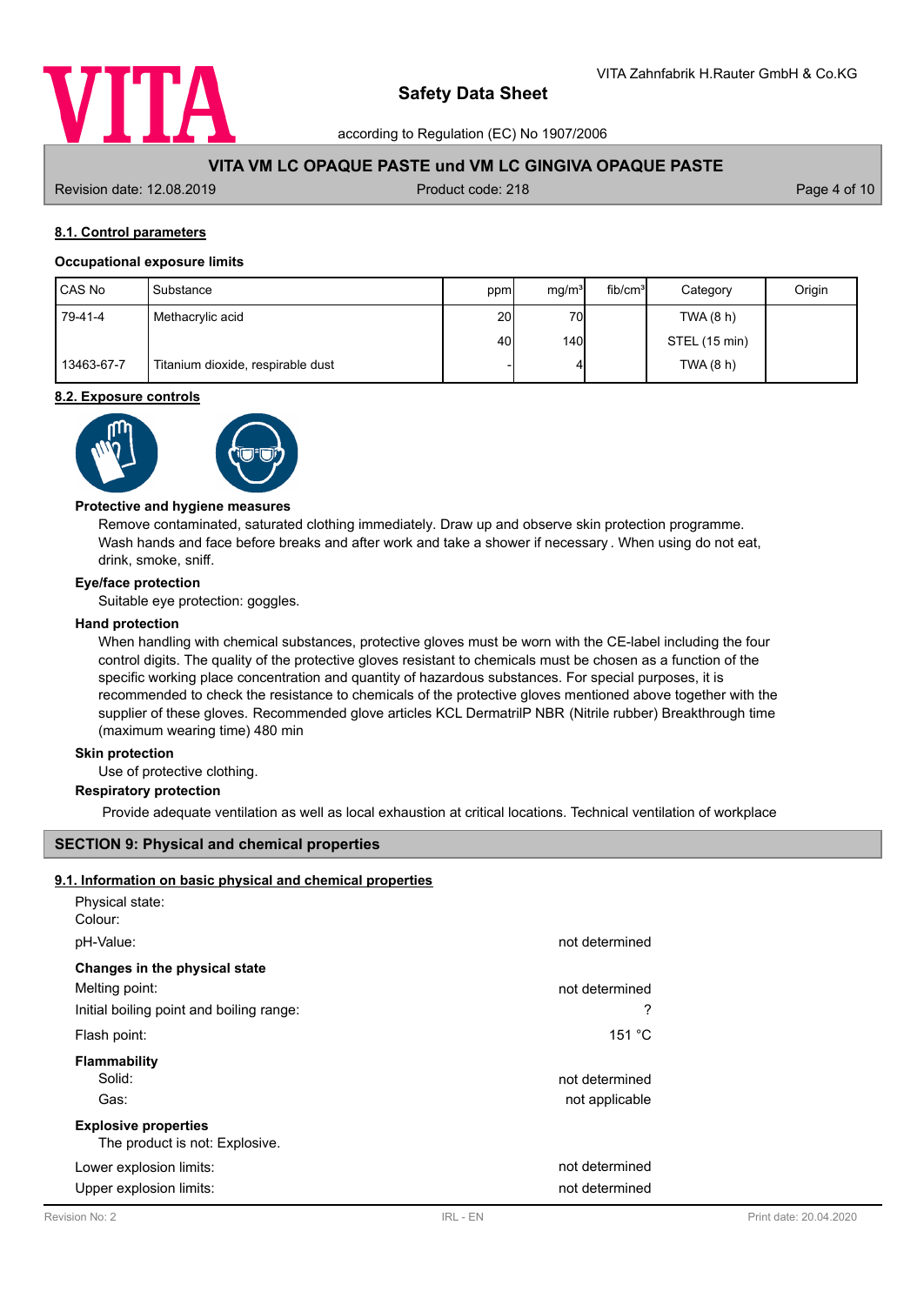

according to Regulation (EC) No 1907/2006

| VITA VM LC OPAQUE PASTE und VM LC GINGIVA OPAQUE PASTE |                   |              |  |  |
|--------------------------------------------------------|-------------------|--------------|--|--|
| Revision date: 12.08.2019                              | Product code: 218 | Page 5 of 10 |  |  |
| <b>Auto-ignition temperature</b>                       |                   |              |  |  |
| Solid:                                                 | not determined    |              |  |  |
| Gas:                                                   | not applicable    |              |  |  |
| Decomposition temperature:                             | not determined    |              |  |  |
| <b>Oxidizing properties</b><br>Not oxidising.          |                   |              |  |  |
| Vapour pressure:<br>(at 50 $^{\circ}$ C)               | <=1100 hPa        |              |  |  |
| Density:                                               | not determined    |              |  |  |
| Water solubility:                                      | <b>No</b>         |              |  |  |
| Solubility in other solvents<br>not determined         |                   |              |  |  |
| Partition coefficient:                                 | not determined    |              |  |  |
| Vapour density:                                        | not determined    |              |  |  |
| Evaporation rate:                                      | not determined    |              |  |  |
| 9.2. Other information                                 |                   |              |  |  |
| Solid content:                                         | 49,4 %            |              |  |  |
|                                                        |                   |              |  |  |

# **SECTION 10: Stability and reactivity**

## **10.1. Reactivity**

No hazardous reaction when handled and stored according to provisions.

## **10.2. Chemical stability**

The product is stable under storage at normal ambient temperatures.

#### **10.3. Possibility of hazardous reactions**

No known hazardous reactions.

#### **10.4. Conditions to avoid**

none

## **10.5. Incompatible materials**

No information available.

## **10.6. Hazardous decomposition products**

No known hazardous decomposition products.

## **SECTION 11: Toxicological information**

## **11.1. Information on toxicological effects**

## **Acute toxicity**

Based on available data, the classification criteria are not met.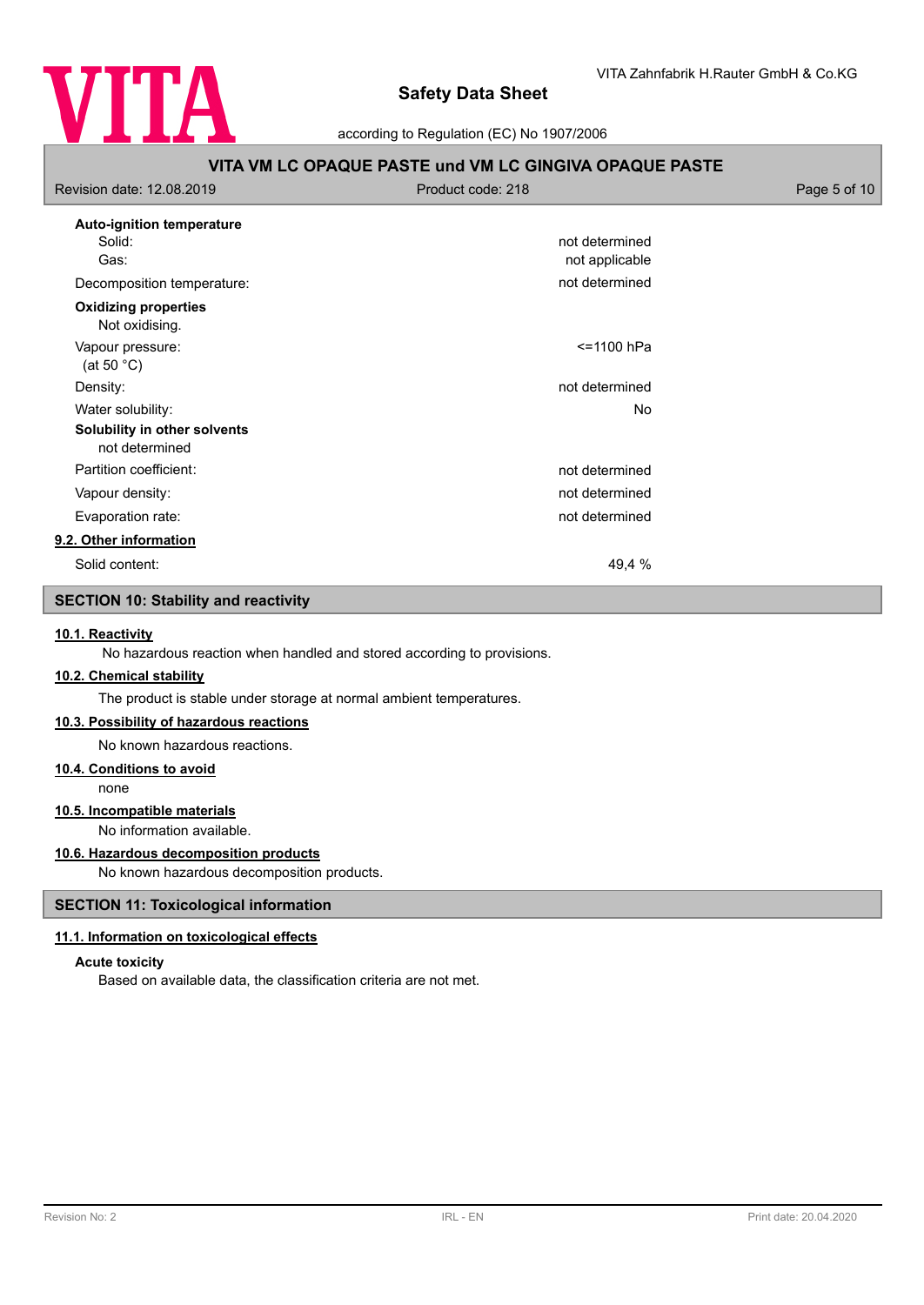

according to Regulation (EC) No 1907/2006

# **VITA VM LC OPAQUE PASTE und VM LC GINGIVA OPAQUE PASTE**

Revision date: 12.08.2019 **Product code: 218** Page 6 of 10

| CAS No                                         | Chemical name      |                             |            |         |        |        |
|------------------------------------------------|--------------------|-----------------------------|------------|---------|--------|--------|
|                                                | Exposure route     | Dose                        |            | Species | Source | Method |
| 2-dimethylaminoethyl methacrylate<br>2867-47-2 |                    |                             |            |         |        |        |
|                                                | oral               | <b>ATE</b><br>500<br>mg/kg  |            |         |        |        |
|                                                | dermal             | 1100<br><b>ATE</b><br>mg/kg |            |         |        |        |
| $79-41-4$<br>Methacrylsäure                    |                    |                             |            |         |        |        |
|                                                | oral               | 500<br><b>ATE</b><br>mg/kg  |            |         |        |        |
|                                                | dermal             | 300<br><b>ATE</b><br>mg/kg  |            |         |        |        |
|                                                | inhalation vapour  | <b>ATE</b>                  | $11$ mg/l  |         |        |        |
|                                                | inhalation aerosol | <b>ATE</b>                  | $1,5$ mg/l |         |        |        |

## **Irritation and corrosivity**

Causes skin irritation.

Causes serious eye irritation.

#### **Sensitising effects**

May cause an allergic skin reaction.

(7,7,9-Trimethyl-4,13-dioxo-3,14-dioxa-5,12-diaza-hexadecan-1,16-diol-dimethacrylat (mixture of isomers); 2-dimethylaminoethyl methacrylate; Diphenyl(2,4,6-trimethylbenzoyl)phosphine oxide)

#### **Carcinogenic/mutagenic/toxic effects for reproduction**

Based on available data, the classification criteria are not met.

#### **STOT-single exposure**

Based on available data, the classification criteria are not met.

#### **STOT-repeated exposure**

Based on available data, the classification criteria are not met.

## **Aspiration hazard**

Based on available data, the classification criteria are not met.

## **Additional information on tests**

The mixture is classified as hazardous according to regulation (EC) No 1272/2008 [CLP].

## **SECTION 12: Ecological information**

## **12.1. Toxicity**

Harmful to aquatic life with long lasting effects.

**12.2. Persistence and degradability**

The product has not been tested.

## **12.3. Bioaccumulative potential**

The product has not been tested.

## **12.4. Mobility in soil**

The product has not been tested.

#### **12.5. Results of PBT and vPvB assessment**

The product has not been tested.

#### **12.6. Other adverse effects**

No information available.

## **Further information**

Do not allow to enter into surface water or drains. Do not allow to enter into soil/subsoil.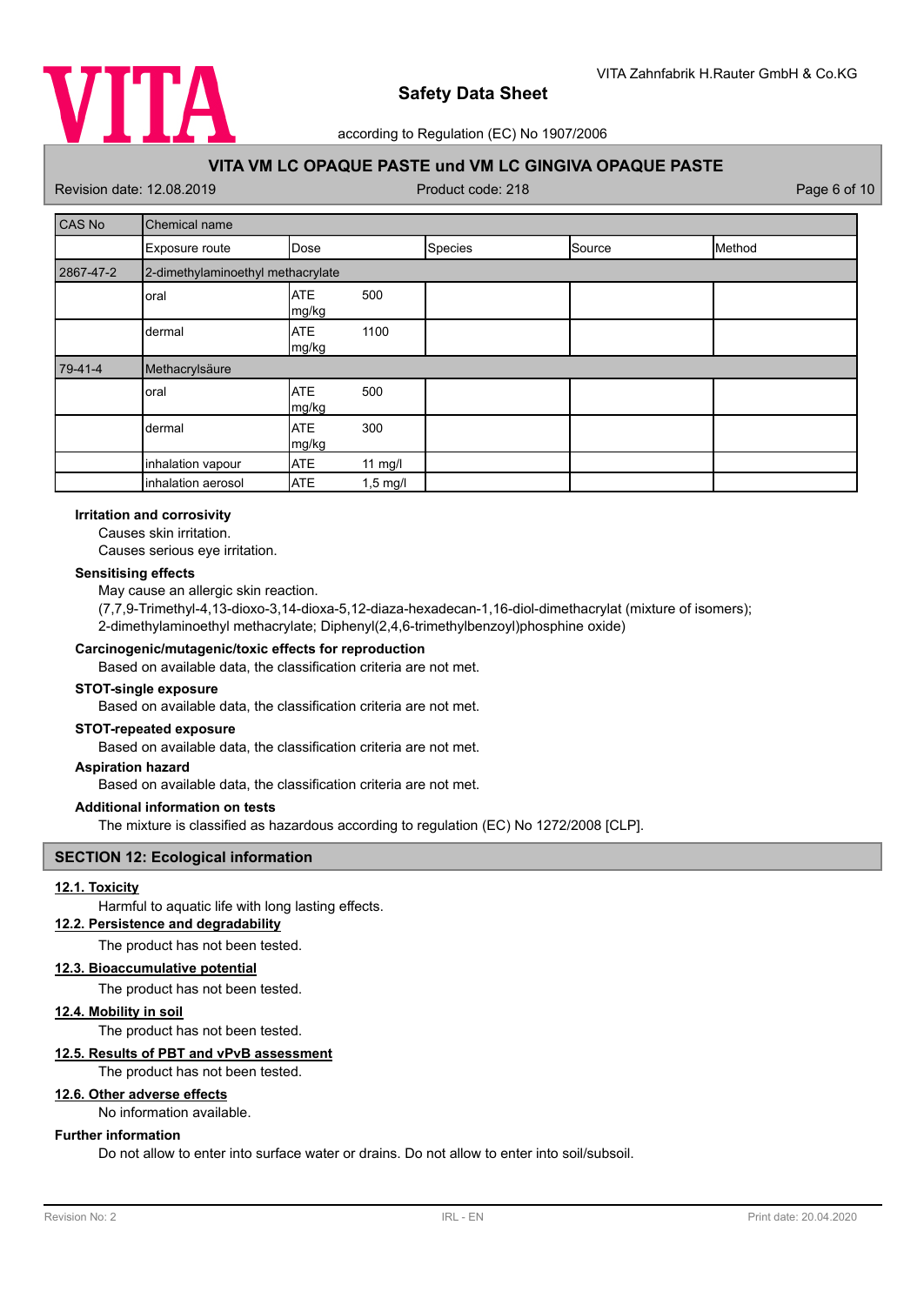

according to Regulation (EC) No 1907/2006

# **VITA VM LC OPAQUE PASTE und VM LC GINGIVA OPAQUE PASTE**

Revision date: 12.08.2019 **Product code: 218** Page 7 of 10

# **SECTION 13: Disposal considerations**

## **13.1. Waste treatment methods**

# **Disposal recommendations**

Do not allow to enter into surface water or drains. Do not allow to enter into soil/subsoil. Dispose of waste according to applicable legislation.

## **Contaminated packaging**

Non-contaminated packages may be recycled. Handle contaminated packages in the same way as the substance itself. Waste codes/waste designations according to EWC/AVV

## **SECTION 14: Transport information**

| Land transport (ADR/RID)                |                                        |
|-----------------------------------------|----------------------------------------|
| 14.1. UN number:                        | <b>UN 3243</b>                         |
| 14.2. UN proper shipping name:          | SOLIDS CONTAINING TOXIC LIQUID, N.O.S. |
| 14.3. Transport hazard class(es):       | 6.1                                    |
| 14.4. Packing group:                    | Ш                                      |
| Hazard label:                           | 6.1                                    |
|                                         |                                        |
| Classification code:                    | T9                                     |
| <b>Special Provisions:</b>              | 217 274 601                            |
| Limited quantity:<br>Excepted quantity: | 500 <sub>g</sub><br>E <sub>4</sub>     |
| Transport category:                     | $\overline{2}$                         |
| Hazard No:                              | 60                                     |
| Tunnel restriction code:                | D/E                                    |
| Inland waterways transport (ADN)        |                                        |
| 14.1. UN number:                        | <b>UN 3243</b>                         |
| 14.2. UN proper shipping name:          | SOLIDS CONTAINING TOXIC LIQUID, N.O.S. |
| 14.3. Transport hazard class(es):       | 6.1                                    |
| 14.4. Packing group:                    | Ш                                      |
| Hazard label:                           | 6.1                                    |
|                                         |                                        |
| Classification code:                    | T9                                     |
| <b>Special Provisions:</b>              | 217 274 601 802                        |
| Limited quantity:                       | 500 <sub>g</sub>                       |
| Excepted quantity:                      | E4                                     |
| <b>Marine transport (IMDG)</b>          |                                        |
| 14.1. UN number:                        | <b>UN 3243</b>                         |
| 14.2. UN proper shipping name:          | SOLIDS CONTAINING TOXIC LIQUID, N.O.S. |
| 14.3. Transport hazard class(es):       | 6.1                                    |
| 14.4. Packing group:                    | Ш                                      |
| Hazard label:                           | 6.1                                    |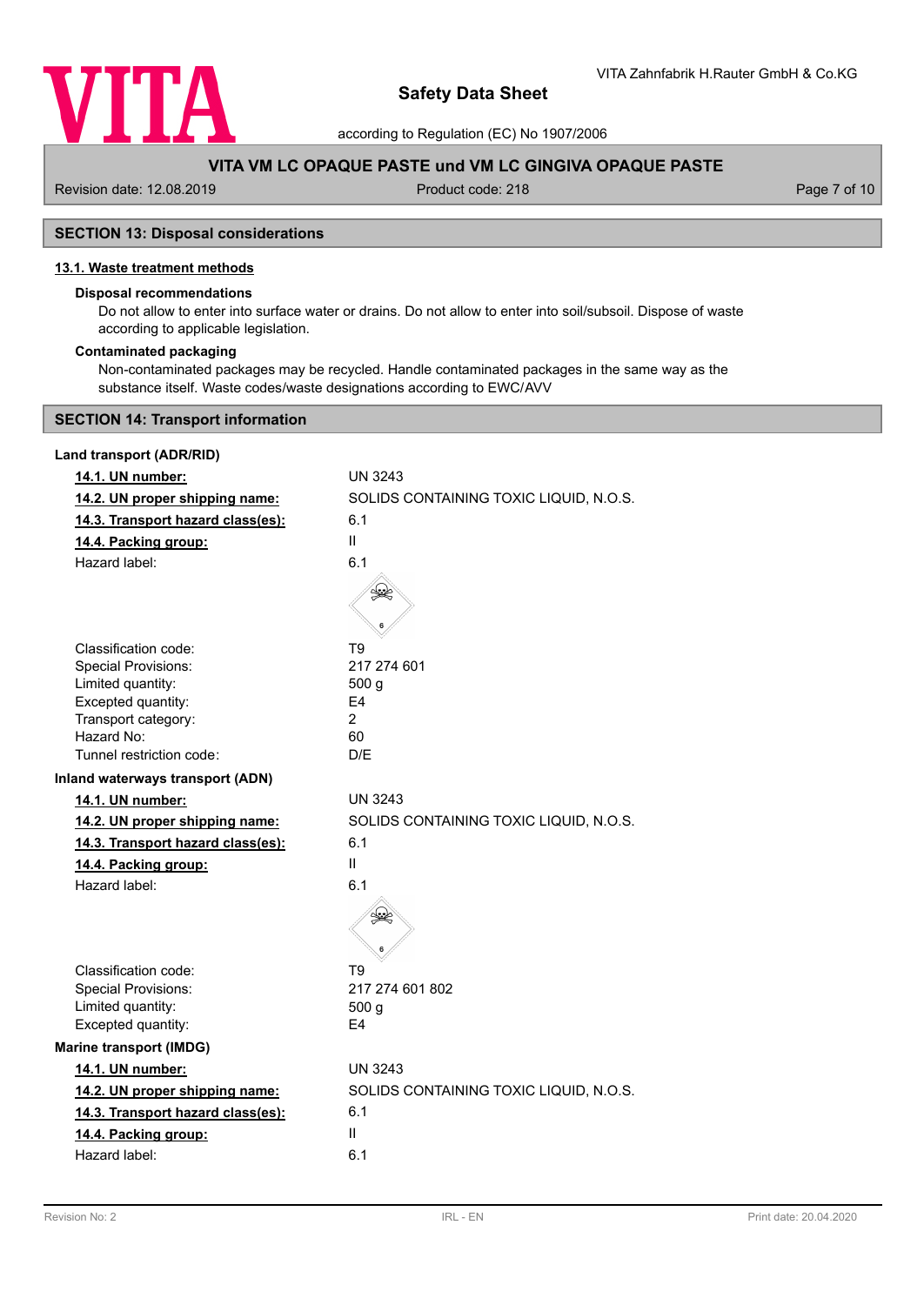

according to Regulation (EC) No 1907/2006

| VITA VM LC OPAQUE PASTE und VM LC GINGIVA OPAQUE PASTE                                                                                                                                                                                             |                                                                                                                       |  |  |
|----------------------------------------------------------------------------------------------------------------------------------------------------------------------------------------------------------------------------------------------------|-----------------------------------------------------------------------------------------------------------------------|--|--|
| Revision date: 12.08.2019<br>Product code: 218<br>Page 8 of 10                                                                                                                                                                                     |                                                                                                                       |  |  |
| <b>Special Provisions:</b>                                                                                                                                                                                                                         | ≸≹<br>217, 274                                                                                                        |  |  |
| Limited quantity:<br>Excepted quantity:<br>EmS:                                                                                                                                                                                                    | 500 <sub>g</sub><br>E4<br>F-A, S-A                                                                                    |  |  |
| Air transport (ICAO-TI/IATA-DGR)                                                                                                                                                                                                                   |                                                                                                                       |  |  |
| 14.1. UN number:                                                                                                                                                                                                                                   | <b>UN 3243</b>                                                                                                        |  |  |
| 14.2. UN proper shipping name:<br>14.3. Transport hazard class(es):                                                                                                                                                                                | SOLIDS CONTAINING TOXIC LIQUID, N.O.S.<br>6.1                                                                         |  |  |
| 14.4. Packing group:<br>Hazard label:                                                                                                                                                                                                              | $\mathbf{H}$<br>6.1                                                                                                   |  |  |
| <b>Special Provisions:</b><br>Limited quantity Passenger:<br>Passenger LQ:<br>Excepted quantity:<br>IATA-packing instructions - Passenger:<br>IATA-max. quantity - Passenger:<br>IATA-packing instructions - Cargo:<br>IATA-max. quantity - Cargo: | A50<br>1 kg<br>Y644<br>E <sub>4</sub><br>669<br>25 kg<br>676<br>100 kg                                                |  |  |
| 14.5. Environmental hazards                                                                                                                                                                                                                        |                                                                                                                       |  |  |
| <b>ENVIRONMENTALLY HAZARDOUS:</b>                                                                                                                                                                                                                  | no                                                                                                                    |  |  |
| 14.6. Special precautions for user<br>No information available.                                                                                                                                                                                    |                                                                                                                       |  |  |
| 14.7. Transport in bulk according to Annex II of Marpol and the IBC Code<br>not applicable                                                                                                                                                         |                                                                                                                       |  |  |
| <b>SECTION 15: Regulatory information</b>                                                                                                                                                                                                          |                                                                                                                       |  |  |
|                                                                                                                                                                                                                                                    | 15.1. Safety, health and environmental regulations/legislation specific for the substance or mixture                  |  |  |
| EU regulatory information                                                                                                                                                                                                                          |                                                                                                                       |  |  |
| 2010/75/EU (VOC):                                                                                                                                                                                                                                  | 0,102%                                                                                                                |  |  |
| 2004/42/EC (VOC):                                                                                                                                                                                                                                  | 0,102 %                                                                                                               |  |  |
| Information according to 2012/18/EU<br>(SEVESO III):                                                                                                                                                                                               | Not subject to 2012/18/EU (SEVESO III)                                                                                |  |  |
| National regulatory information                                                                                                                                                                                                                    |                                                                                                                       |  |  |
| Employment restrictions:                                                                                                                                                                                                                           | Observe restrictions to employment for juveniles according to the 'juvenile<br>work protection guideline' (94/33/EC). |  |  |
| Water hazard class (D):<br>Skin resorption/Sensitization:                                                                                                                                                                                          | 3 - strongly hazardous to water<br>Causes allergic hypersensitivity reactions.                                        |  |  |

## **15.2. Chemical safety assessment**

Chemical safety assessments for substances in this mixture were not carried out.

# **SECTION 16: Other information**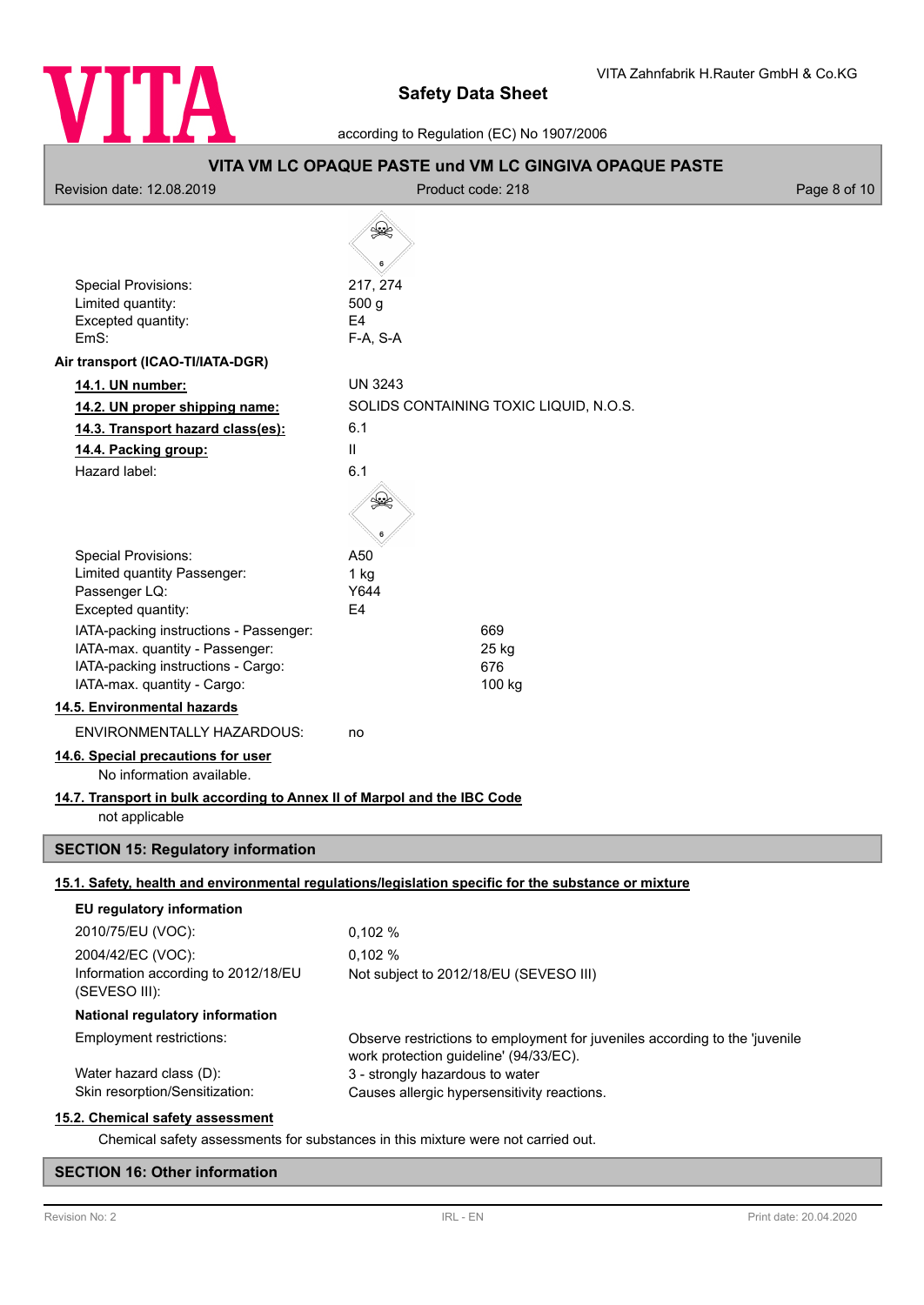

according to Regulation (EC) No 1907/2006

# **VITA VM LC OPAQUE PASTE und VM LC GINGIVA OPAQUE PASTE**

Revision date: 12.08.2019 **Product code: 218** Page 9 of 10

## **Abbreviations and acronyms** ADR: Accord européen sur le transport des marchandises dangereuses par Route (European Agreement concerning the International Carriage of Dangerous Goods by Road ) IMDG: International Maritime Code for Dangerous Goods IATA: International Air Transport Association GHS: Globally Harmonized System of Classification and Labelling of Chemicals EINECS: European Inventory of Existing Commercial Chemical Substances ELINCS: European List of Notified Chemical Substances CAS: Chemical Abstracts Service LC50: Lethal concentration, 50% LD50: Lethal dose, 50% CLP: Classification, labelling and Packaging REACH: Registration, Evaluation and Authorization of Chemicals GHS: Globally Harmonised System of Classification, Labelling and Packaging of Chemicals UN: United Nations DNEL: Derived No Effect Level DMEL: Derived Minimal Effect Level PNEC: Predicted No Effect Concentration ATE: Acute toxicity estimate LL50: Lethal loading, 50% EL50: Effect loading, 50% EC50: Effective Concentration 50% ErC50: Effective Concentration 50%, growth rate NOEC: No Observed Effect Concentration BCF: Bio-concentration factor PBT: persistent, bioaccumulative, toxic vPvB: very persistent, very bioaccumulative RID: Regulations concerning the international carriage of dangerous goods by rail ADN: European Agreement concerning the International Carriage of Dangerous Goods by Inland Waterways (Accord européen relatif au transport international des marchandises dangereuses par voies de navigation intérieures) EmS: Emergency Schedules MFAG: Medical First Aid Guide ICAO: International Civil Aviation Organization MARPOL: International Convention for the Prevention of Marine Pollution from Ships IBC: Intermediate Bulk Container VOC: Volatile Organic Compounds SVHC: Substance of Very High Concern For abbreviations and acronyms, see table at http://abbrev.esdscom.eu **Classification for mixtures and used evaluation method according to Regulation (EC) No. 1272/2008 [CLP]**

| Classification          | Classification procedure |
|-------------------------|--------------------------|
| Skin Irrit. 2: H315     | Calculation method       |
| Eve Irrit. 2: H319      | Calculation method       |
| Skin Sens. 1; H317      | Calculation method       |
| Aquatic Chronic 3: H412 | Calculation method       |

#### **Relevant H and EUH statements (number and full text)**

| H302             | Harmful if swallowed.                    |
|------------------|------------------------------------------|
| H <sub>311</sub> | Toxic in contact with skin.              |
| H312             | Harmful in contact with skin.            |
| H314             | Causes severe skin burns and eye damage. |
| H315             | Causes skin irritation.                  |
| H317             | May cause an allergic skin reaction.     |
| H <sub>319</sub> | Causes serious eye irritation.           |
|                  |                                          |